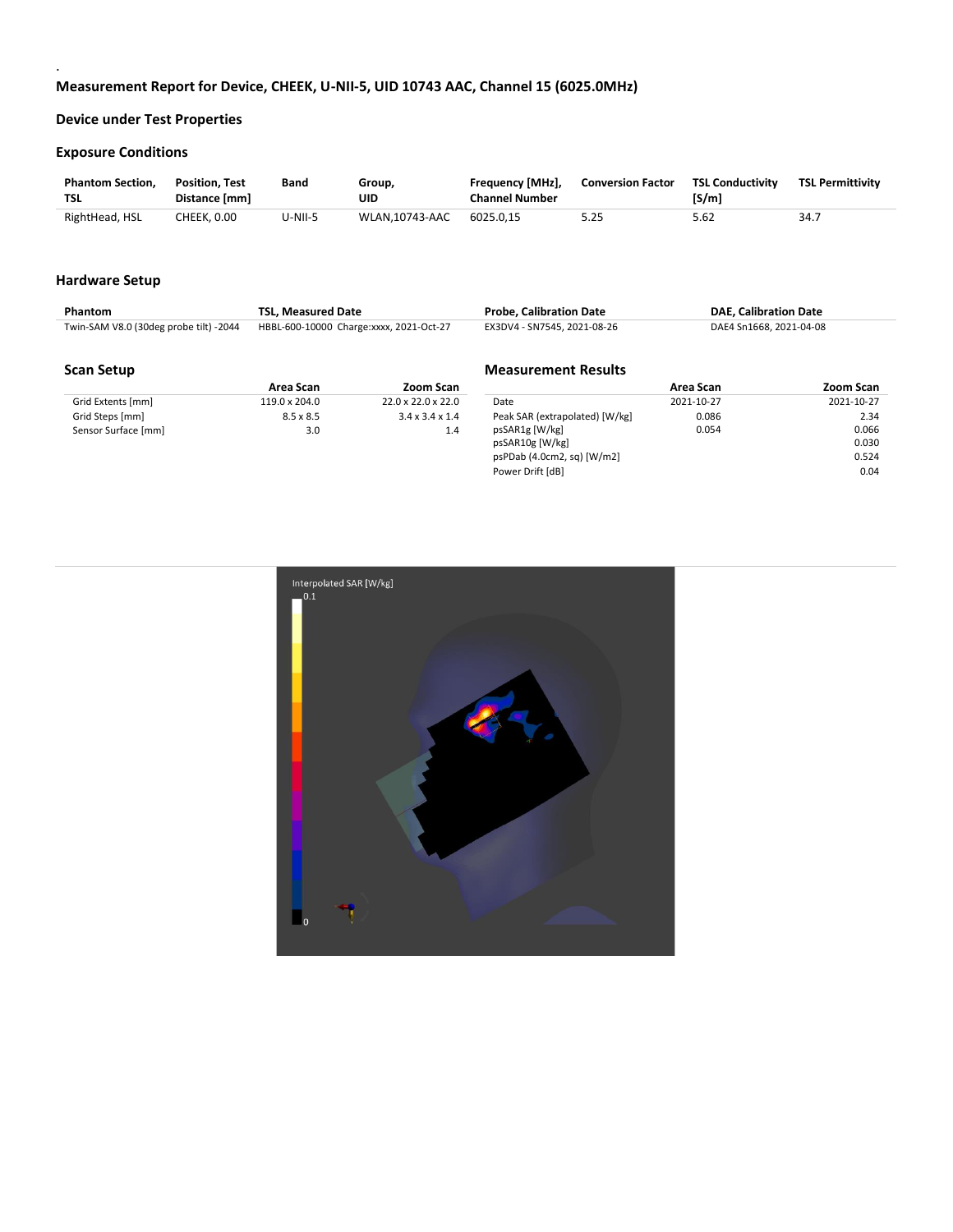### **Exposure Conditions**

.

| <b>Phantom Section.</b><br>TSL | <b>Position, Test</b><br>Distance [mm] | Band    | Group,<br>UID  | Frequency [MHz],<br><b>Channel Number</b> | <b>Conversion Factor</b> | <b>TSL Conductivity</b><br>[S/m] | <b>TSL Permittivity</b> |
|--------------------------------|----------------------------------------|---------|----------------|-------------------------------------------|--------------------------|----------------------------------|-------------------------|
| Flat, HSL                      | <b>BACK. 15.00</b>                     | U-NII-6 | WLAN.10743-AAC | 6505.0.111                                | 5.25                     | 6.20                             | 33.9                    |

#### **Hardware Setup**

| Phantom | TSL. Measured Date                                                             | <b>Probe, Calibration Date</b> | <b>DAE. Calibration Date</b> |
|---------|--------------------------------------------------------------------------------|--------------------------------|------------------------------|
|         | Twin-SAM V8.0 (30deg probe tilt) -2044 HBBL-600-10000 Charge:xxxx, 2021-Oct-27 | EX3DV4 - SN7545, 2021-08-26    | DAE4 Sn1668, 2021-04-08      |

### **Scan Setup**

|                     | Area Scan        | Zoom Scan                      |
|---------------------|------------------|--------------------------------|
| Grid Extents [mm]   | 119.0 x 204.0    | $22.0 \times 22.0 \times 22.0$ |
| Grid Steps [mm]     | $8.5 \times 8.5$ | $3.4 \times 3.4 \times 1.4$    |
| Sensor Surface [mm] | 3.0              | 1.4                            |

## **Measurement Results**

|                                 | Area Scan  | Zoom Scan  |
|---------------------------------|------------|------------|
| Date                            | 2021-10-27 | 2021-10-27 |
| Peak SAR (extrapolated)[W/kg]   | 0.173      | 0.637      |
| psSAR1g [W/kg]                  | 0.133      | 0.145      |
| psSAR10g [W/kg]                 |            | 0.052      |
| $psP$ Dab (4.0cm2, sq) $[W/m2]$ |            | 1.18       |
| Power Drift [dB]                |            | $-0.11$    |

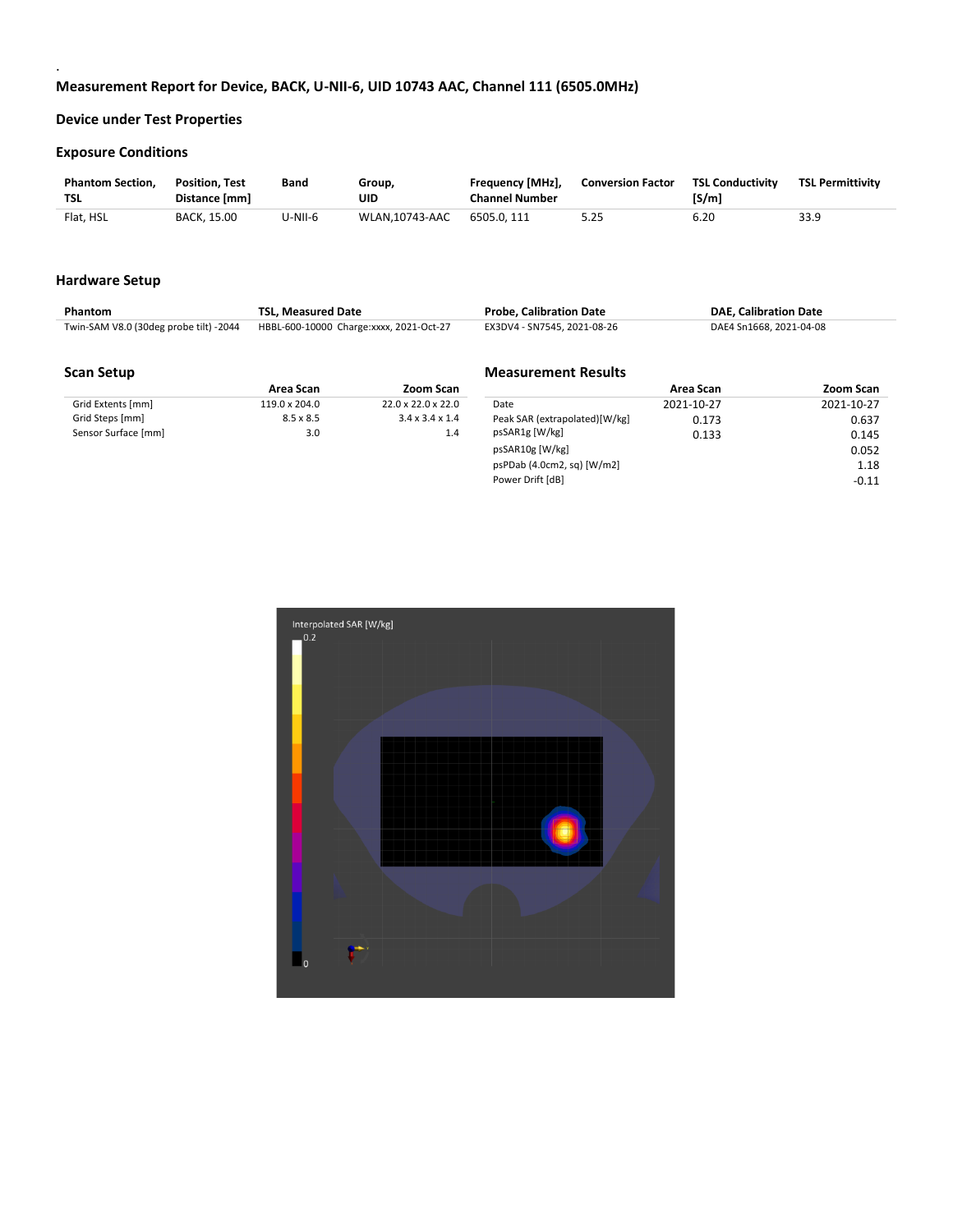### **Exposure Conditions**

.

| <b>Phantom Section.</b><br>TSL | <b>Position, Test</b><br>Distance [mm] | Band    | Group,<br>UID  | Frequency [MHz],<br><b>Channel Number</b> | <b>Conversion Factor</b> | <b>TSL Conductivity</b><br>[S/m] | <b>TSL Permittivity</b> |
|--------------------------------|----------------------------------------|---------|----------------|-------------------------------------------|--------------------------|----------------------------------|-------------------------|
| Flat, HSL                      | <b>BACK, 0.00</b>                      | U-NII-6 | WLAN.10743-AAC | 6505.0.111                                | 5.25                     | 6.26                             | 34.5                    |

### **Hardware Setup**

| Phantom | <b>TSL. Measured Date</b>                                                      | <b>Probe. Calibration Date</b> | <b>DAE, Calibration Date</b> |
|---------|--------------------------------------------------------------------------------|--------------------------------|------------------------------|
|         | Twin-SAM V8.0 (30deg probe tilt) -2044 HBBL-600-10000 Charge:xxxx, 2021-Oct-26 | EX3DV4 - SN7545, 2021-08-26    | DAE4 Sn1668, 2021-04-08      |

**Measurement Results**

#### **Scan Setup**

|                     | Area Scan        | Zoom Scan                      |
|---------------------|------------------|--------------------------------|
| Grid Extents [mm]   | 119.0 x 204.0    | $22.0 \times 22.0 \times 22.0$ |
| Grid Steps [mm]     | $8.5 \times 8.5$ | $3.0 \times 3.0 \times 1.2$    |
| Sensor Surface [mm] | 3.0              | 14                             |

|                                | Area Scan  | Zoom Scan  |
|--------------------------------|------------|------------|
| Date                           | 2021-10-26 | 2021-10-26 |
| Peak SAR (extrapolated) [W/kg] | 2.23       | 8.86       |
| psSAR1g [W/kg]                 | 1.15       | 1.30       |
| psSAR10g [W/kg]                |            | 0.247      |
| psPDab (4.0cm2, sq) [W/m2]     |            | 6.00       |
| Power Drift [dB]               |            | 0.03       |

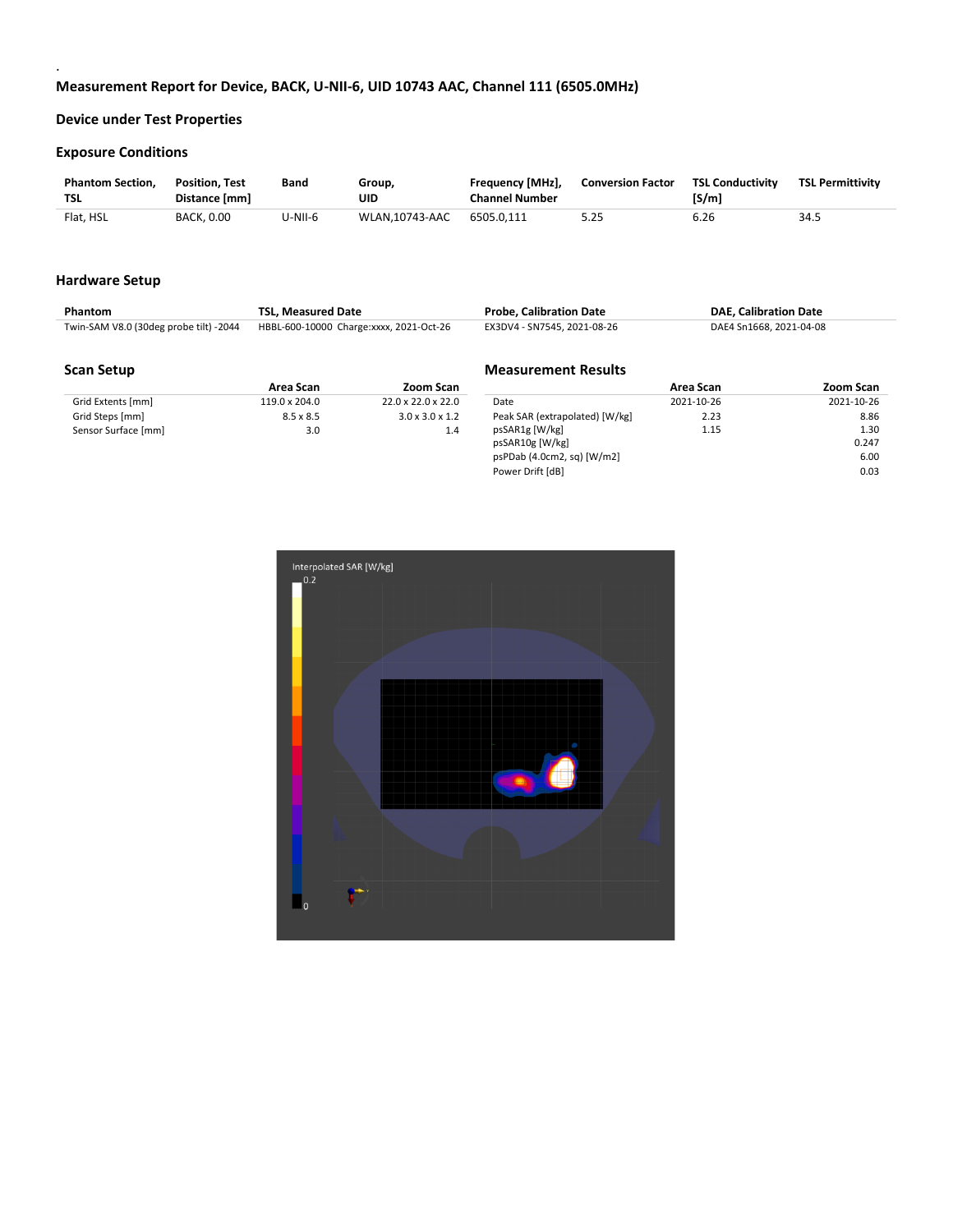### **Exposure Conditions**

.

| <b>Phantom Section.</b><br><b>TSL</b> | <b>Position. Test</b><br>Distance [mm] | Band    | Group,<br>UID  | Frequency [MHz],<br><b>Channel Number</b> | <b>Conversion Factor</b> | <b>TSL Conductivity</b><br>[S/m] | <b>TSL Permittivity</b> |
|---------------------------------------|----------------------------------------|---------|----------------|-------------------------------------------|--------------------------|----------------------------------|-------------------------|
| Flat. HSL                             | <b>BACK, 0.00</b>                      | U-NII-7 | WLAN.10743-AAC | 6665.0.143                                | 5.25                     | 6.44                             | 34.2                    |

### **Hardware Setup**

| Phantom                                | TSL. Measured Date                      | <b>Probe, Calibration Date</b> | <b>DAE, Calibration Date</b> |
|----------------------------------------|-----------------------------------------|--------------------------------|------------------------------|
| Twin-SAM V8.0 (30deg probe tilt) -2044 | HBBL-600-10000 Charge:xxxx, 2021-Oct-26 | EX3DV4 - SN7545. 2021-08-26    | DAE4 Sn1668, 2021-04-08      |

### **Scan Setup**

|                     | Area Scan            | Zoom Scan                      |  |
|---------------------|----------------------|--------------------------------|--|
| Grid Extents [mm]   | $119.0 \times 204.0$ | $22.0 \times 22.0 \times 22.0$ |  |
| Grid Steps [mm]     | 8.5 x 8.5            | $3.1 \times 3.1 \times 1.2$    |  |
| Sensor Surface [mm] | 3.0                  | 1.4                            |  |

## **Measurement Results**

|                                 | Area Scan  | Zoom Scan  |
|---------------------------------|------------|------------|
| Date                            | 2021-10-26 | 2021-10-26 |
| Peak SAR (extrapolated) [W/kg]  | 2.07       | 9.25       |
| psSAR1g [W/kg]                  | 1.28       | 1.40       |
| psSAR10g [W/kg]                 |            | 0.269      |
| $psP$ Dab (4.0cm2, sq) $[W/m2]$ |            | 6.53       |
| Power Drift [dB]                |            | 0.09       |